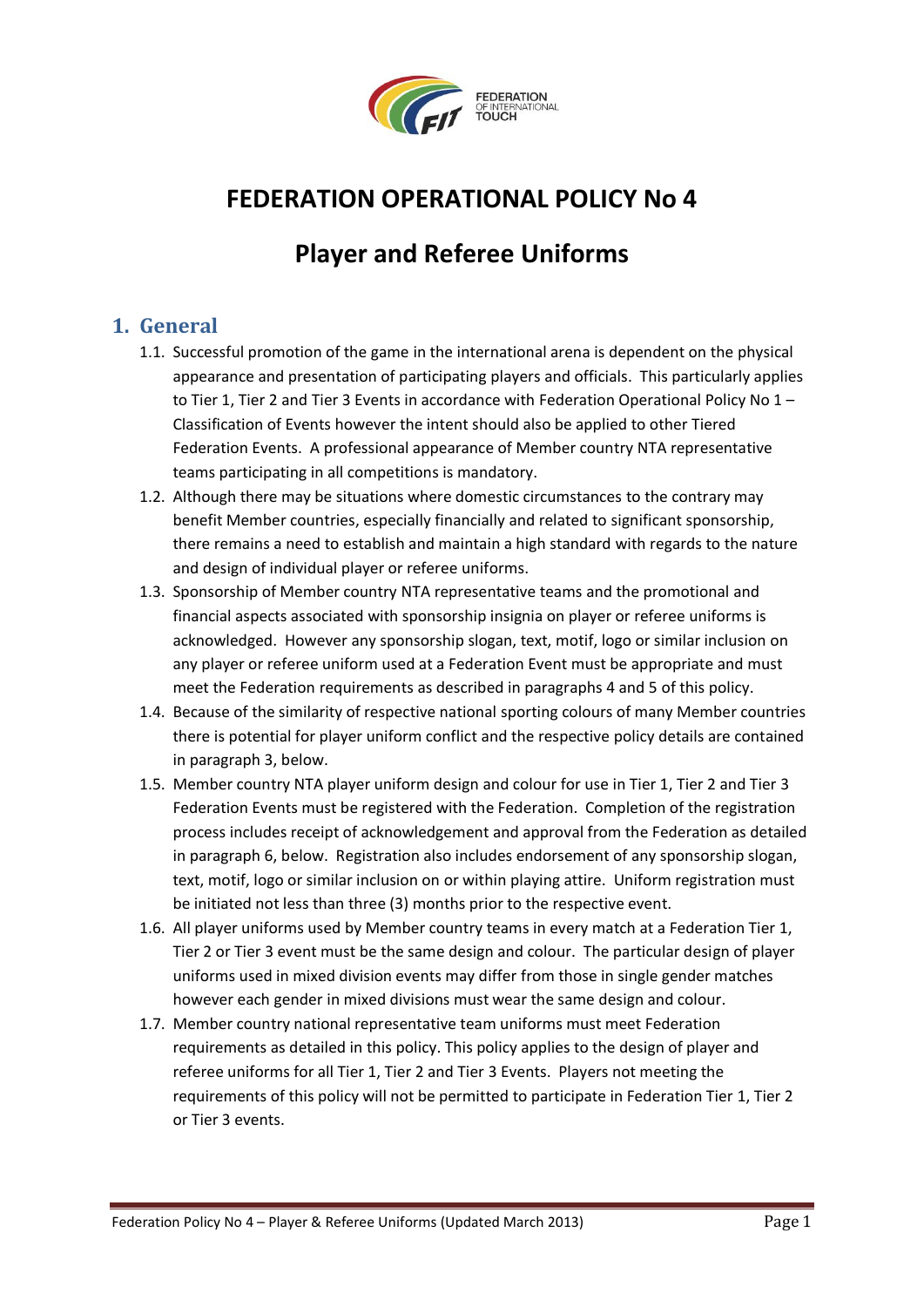

### **2. Uniform Design Requirements**

- 2.1. All player uniforms must meet the requirements of current Federation Playing Rules. This applies to both upper and lower garments, to one-piece uniforms, to playing numbers, to any headwear (caps or visors), to footwear (shoes and socks) and to any other item that may affect safety or influence team uniform design.
- 2.2. Player uniform colours are expected to meet the national (sporting) colours of the respective Member country unless the respective Member country NTA has formally agreed by resolution to vary those colours and subsequently advised the Federation.
- 2.3. Registered and approved player uniform design and colours for Federation Member countries will be displayed on the Federation web site.
- 2.4. Any new Member country player uniform design and colour should avoid the registered design and colours of registered uniforms of other Member countries. Should a Member be unsure whether another Member has registered a similar player uniform design and colour they should access the Federation web site and are advised to seek further advice from the FIT Secretary General. Such advice should be sought well in advance of ordering or producing respective Member country player uniforms.
- 2.5. Player uniform design and colours must avoid the promulgated design and colour of the Federation referees officiating at respective events. All player uniforms must avoid the use of predominately white colour in the upper garment. Designs with more than 50% white in the upper garment will likely not be approved and should be avoided. Official referee design and colour will be promulgated on the Federation web site. Any change to Federation referee uniform design and colour will be advised to Member country delegates.
- 2.6. Player numbering on Member country uniforms must meet Federation Playing Rules size and positioning requirements. Only two digit numbering is allowed and multiple numbers or other characters are not permitted.
- 2.7. Socks are part of a player's uniform and must meet registered design and colour requirements. Short socks are recommended. Long socks are optional however a combination of both long and short socks within any one team is not permitted.
- 2.8. Headgear is part of a player's uniform. Caps or sun-visors must meet registered colour requirements. Players may wear either a cap or a sun-visor however only one style of cap or one style of sun-visor may be worn by team players.
- 2.9. Compression garments may be worn beneath playing uniforms but are not permitted to significantly protrude beyond external playing uniforms or significantly vary the approved uniform colour or design. Knee or ankle braces may also be worn provided they are not harmful and do not conflict with registered uniform colours.
- 2.10. Medical strapping may be worn. Other specific aids may be worn provided a doctor's certificate has been produced for the respective player and the certificate endorsed by tournament officials, and providing the item meets the safety criteria under current Federation Playing Rules.
- 2.11. Match referees are to be supplied with respective team uniform designs and are responsible to inspect player uniforms prior to matches. Players not meeting registered uniform requirements are not allowed to compete.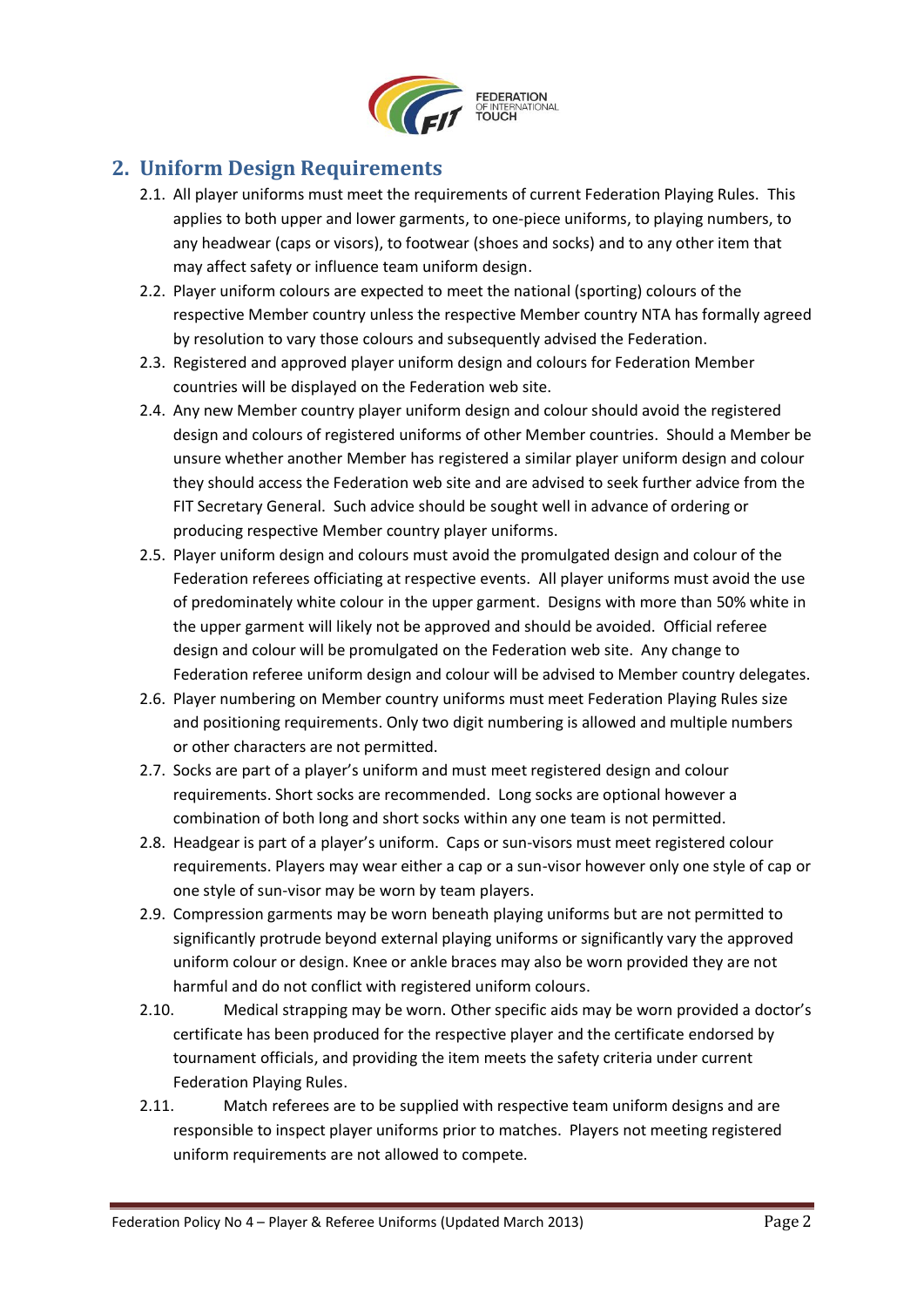

### **3. Potential Uniform Conflict**

- 3.1. Where more than one Member country has the same or similar national (sporting) colours and where potential conflict in uniform colour or design may occur, acceptance of any new player uniform colour or design will be subject to the following:
	- 3.1.1. When a potentially conflicting design is received, the FIT Secretary General may negotiate with respective countries to resolve any conflict, with any necessary decision on the matter remaining the prerogative of the FIT Board; and
	- 3.1.2. Preference for a particular design will normally be given to the Member country NTA that has the longest continuous Federation membership and has the longest current, registered player uniform design and colour; and
	- 3.1.3. A new Member country NTA or the Member country with the least period of continuous Federation membership will be required to adapt or amend the preferred player uniform design to avoid conflict with player uniform design of all other Member countries, or with Federation referee uniforms.
- 3.2. A Member country may produce and use a second or "reverse colour" player uniform as long as paragraphs 2 to 5 apply and provided the Federation uniform registration requirements detailed in paragraph 6 below, have been met.
- 3.3. Playing uniforms should avoid designs that are primarily white in colour.
- 3.4. Indicative, sample player uniform design requirements for player uniforms (sleeveless) are shown at Appendix 1.
- 3.5. Reserved.

### **4. Federation and Country Logos**

- 4.1. The upper half of the front of playing uniforms is reserved for FIT, Member country NTA and team recognition, including shields and logos, except as specified in paragraph 5 and providing the requirements of paragraph 5.1 are met.
- 4.2. Country and / or an individual player's name may only be positioned on the back of the upper garment provided that the individual player's number is clearly visible and the requirements of paragraph 5.2 are met.
- 4.3. The respective Member country NTA logo, shield or appropriate team name should be positioned on the left breast area of the upper garment, approximately half-way between the edge of the sleeve and the garment mid-line. The size is to be of an approximate dimension of not more than 10 cm wide and 10 cm high, depending on shape.
- 4.4. For Tier 1, Tier 2 and Tier 3 Events the FIT logo must be worn. The FIT logo, in the stacked (vertical) format should be positioned on the right breast area of the upper garment, approximately half-way between the edge of the sleeve and the garment mid-line, of a size approximately the same as that for the Member country NTA logo, shield or appropriate team name. The size difference between the Member country NTA logo, shield or appropriate team name and that of the FIT logo (including text) must be less than twenty percent (20%), with design balance the objective.
- 4.5. If the right breast area is used by the Member country for the country logo, shield or appropriate team name, then the FIT logo must be positioned on the opposite, left breast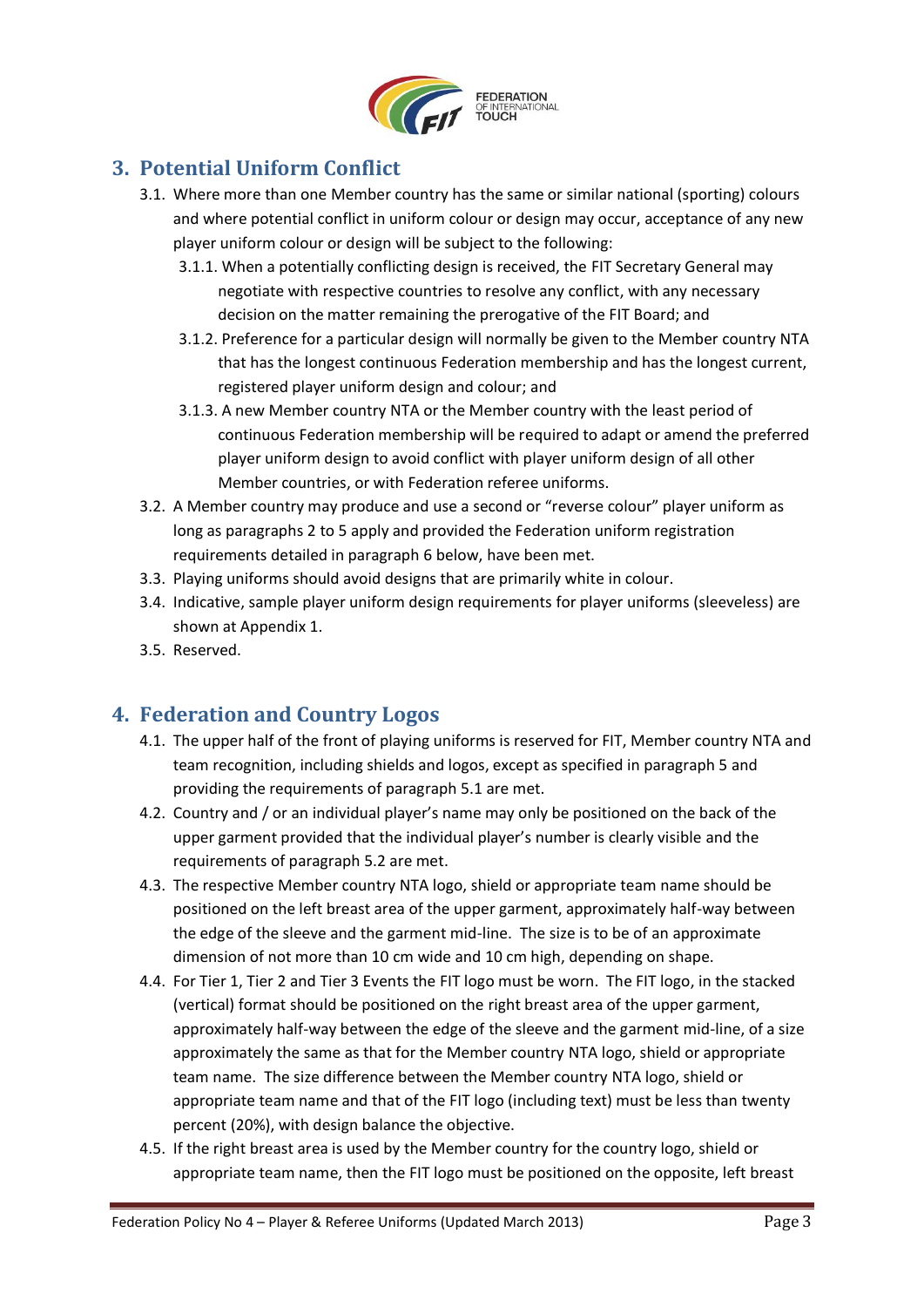

area of the upper garment, approximately half-way between the edge of the sleeve and the garment mid-line, of a size approximately the same as that for the Member country NTA logo, shield or appropriate team name in accordance with paragraph 4.4 above.

- 4.6. If the right breast area is allocated to a domestic sponsor in accordance with paragraph 5.1 and sub-paragraphs 5.2.2 and 5.2.3 below, and the left breast area is used by the Member country for the country NTA logo, shield or appropriate team name, then the FIT logo must be positioned as close to centrally as possible on the front of the upper garment, of a size approximately the same as that for the Member country NTA logo, shield or appropriate team name in accordance with paragraph 4.4 above.
- 4.7. Player uniforms designed for use in Tiered Federation Events may be used in non-Federation events at the discretion of the respective Member country NTA.
- 4.8. Reserved.

### **5. Sponsorship**

- 5.1. A sponsor/s name/s or logo/s may be positioned on the upper half of the upper garment. The size difference between the FIT logo, the Member country NTA logo, shield or appropriate team name and the sponsor/s name/s or logo/s (including text) must be less than twenty percent (20%), with design balance the objective. Any such sponsor/s name/s or logo/s must not conflict in size with the FIT logo or the Member country NTA logo, shield or appropriate team name.
- 5.2. A sponsor/s name/s or logo/s may be positioned on the lower front of the upper garment or on the front and / or back of the lower garment of player uniforms provided the following criteria apply:
	- 5.2.1. The size of any sponsor/s logo/s or name/s must not occupy more than twenty-five percent (25%) of the visible space of the upper garment, nor be large enough or of a different colour to change the overall Member country player uniform design, colour/s or appearance; and
	- 5.2.2. The name/s, icon/s or nature of the sponsor logo/s are considered appropriate by the FIT Board; and
	- 5.2.3. The sponsor name/s or logo/s must not conflict with any name/s or logo/s of a Federation sponsor.
- 5.3. Sponsor/s name/s or logo/s may be positioned on the sleeve of player uniform upper garment or on socks provided the requirements of 5.2.2 and 5.2.3 are met.

### **6. Registration Requirements**

6.1. Each Member country NTA is required to complete and submit a player uniform registration form (see Appendix 2) as soon as possible prior to the first Federation Event in which that country intends to use a particular player uniform design or colour. It is strongly recommended that the player uniform registration process is completed prior to player uniform order, production and / or procurement.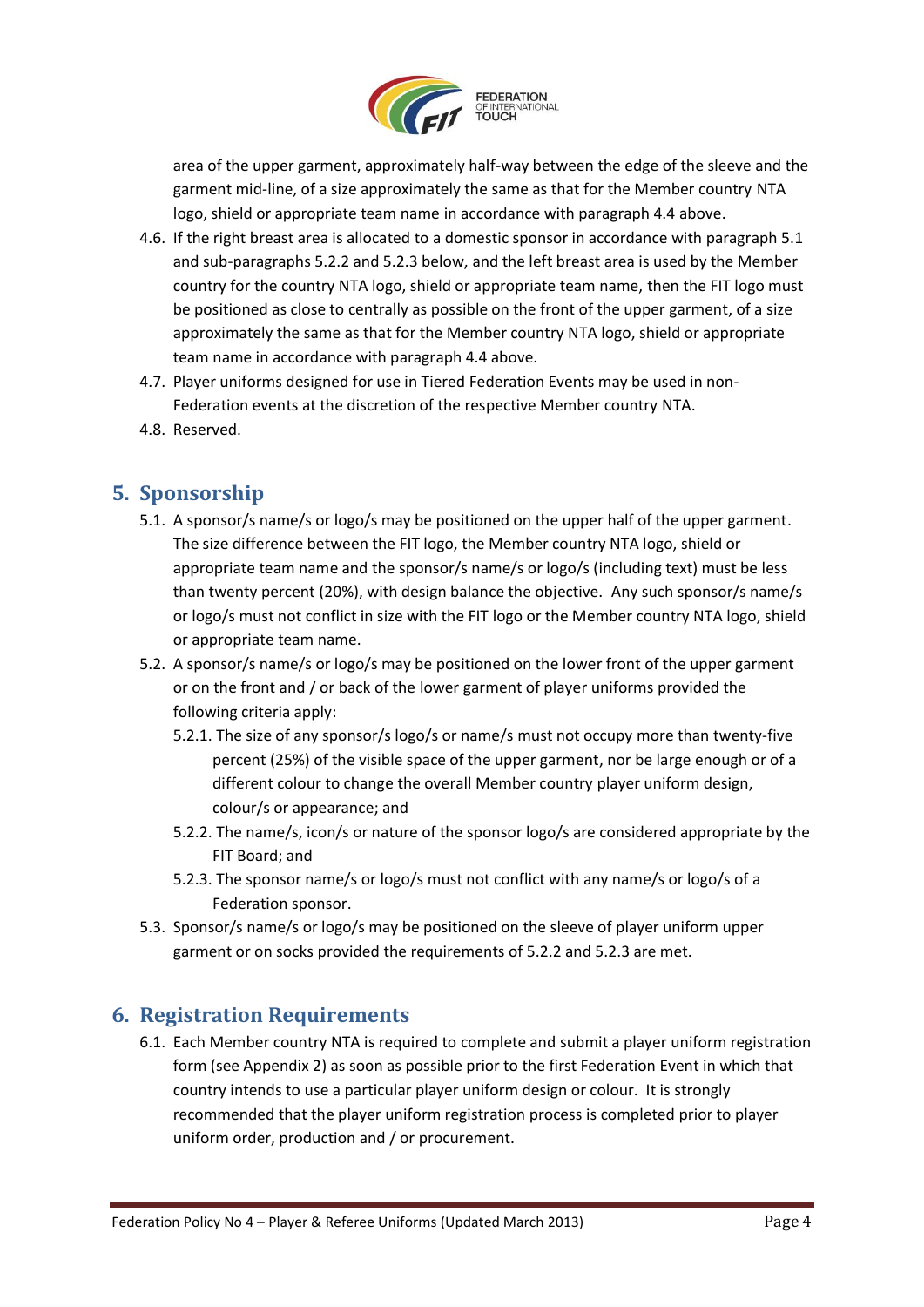

- 6.2. A player uniform registration form must be submitted not less than three (3) months prior to participation in any subsequent Federation Event and only if there has been a change to the colour, style or design of the previously registered playing uniform of the respective Member country NTA. A change includes any re-positioning of a logo or any amendment to any sponsorship inclusion, deletion or attachment.
- 6.3. Registration of uniform design is complete once approval of the design by the FIT Board has been confirmed and advice notified in writing to the Member country NTA. Each registered player uniform design will subsequently be promulgated on the Federation web site.
- 6.4. Any request for registration of player uniform design or colour that may not meet the requirements of paragraphs 2 to 5 must be directed for decision to the FIT Board through the FIT Secretary General.

### **7. Referee Uniforms**

- 7.1. Referee uniforms are to be of the colour, style and design as recommended by the Federation Referee Commission through the FIT Referee Commission Chair and as approved by the FIT Board.
- 7.2. Respective referee level badges will be affixed to the left breast area of the upper garment in accordance with the Federation Referee Policy.
- 7.3. The Federation logo, in the stacked, vertical format will be positioned in the right breast area of the upper garment, in a location and size as indicated for playing uniforms in paragraph 4.4 above, in accordance with the Federation Referee Policy.
- 7.4. Any Federation sponsorship/s name/s or logo/s may be positioned on any part of Federation referee uniforms deemed appropriate by the FIT Board subsequent to a recommendation by the FIT Referee Commission.
- 7.5. Reserved

### **8. Application of Policy**

- 8.1. This uniform policy applies to Member countries participating in Tier 1, Tier 2 or Tier 3 Federation Events.
- 8.2. Any matter of interpretation of, or matter not provided for in this policy, shall be determined by the FIT Board.
- 8.3. This updated policy was endorsed by the Federation Board on  $7<sup>th</sup>$  March 2012 and the policy and any subsequent amendment of this policy, will take effect immediately upon communication of same to Member country NTA through the respective NTA Delegates.
- 8.4. The policy is due for review in December 2014.

Attachments: Appendix 1 – Player Uniform Design Guidelines – Image Appendix 2 – Player Uniform Registration Form Appendix 3 – FIT Referee Uniform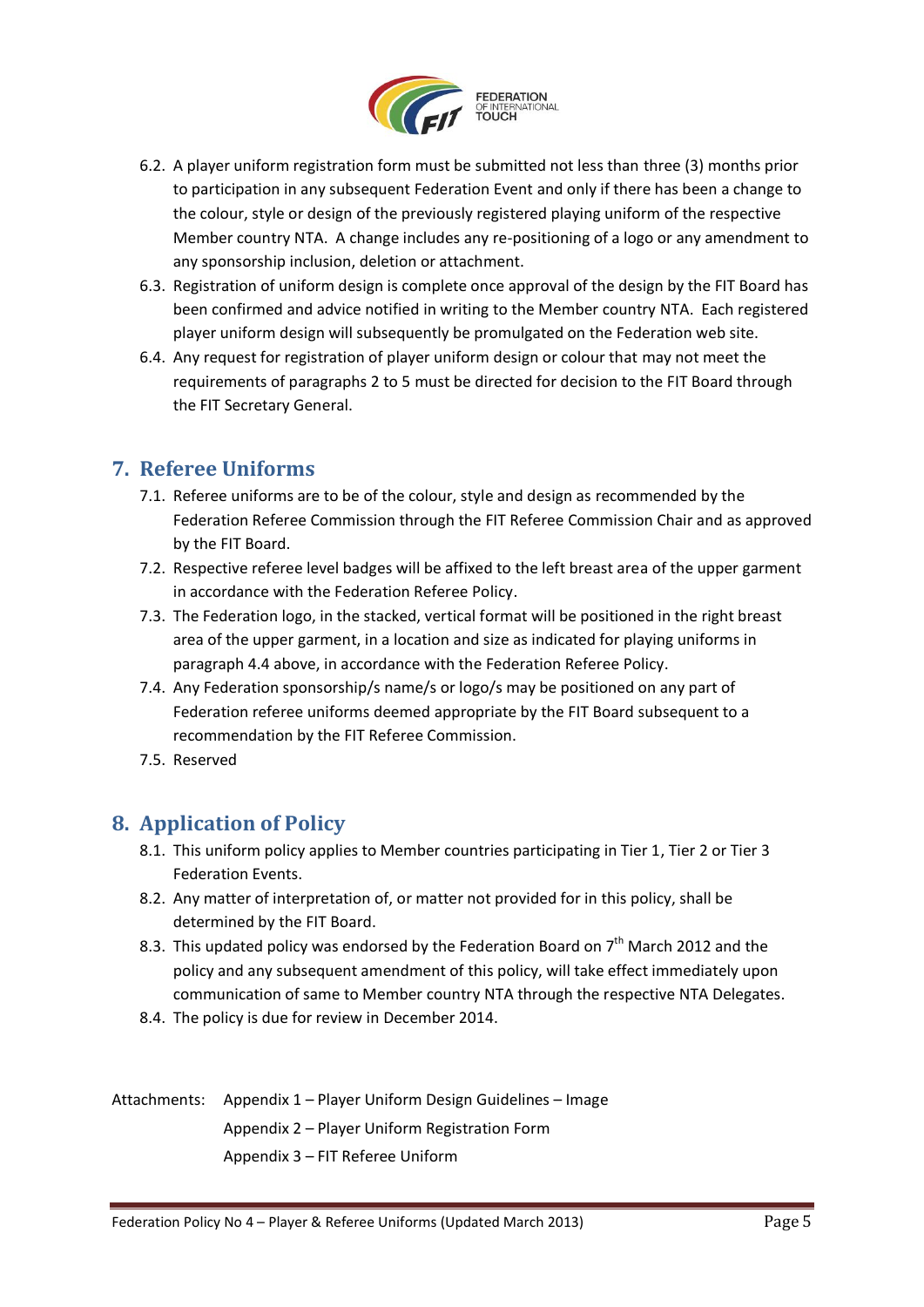

#### Appendix 1

## **Player Uniform Design Guidelines**

(Samples ONLY)



Men's Playing Uniform



Women's Playing Uniform – Alternate Logo Positions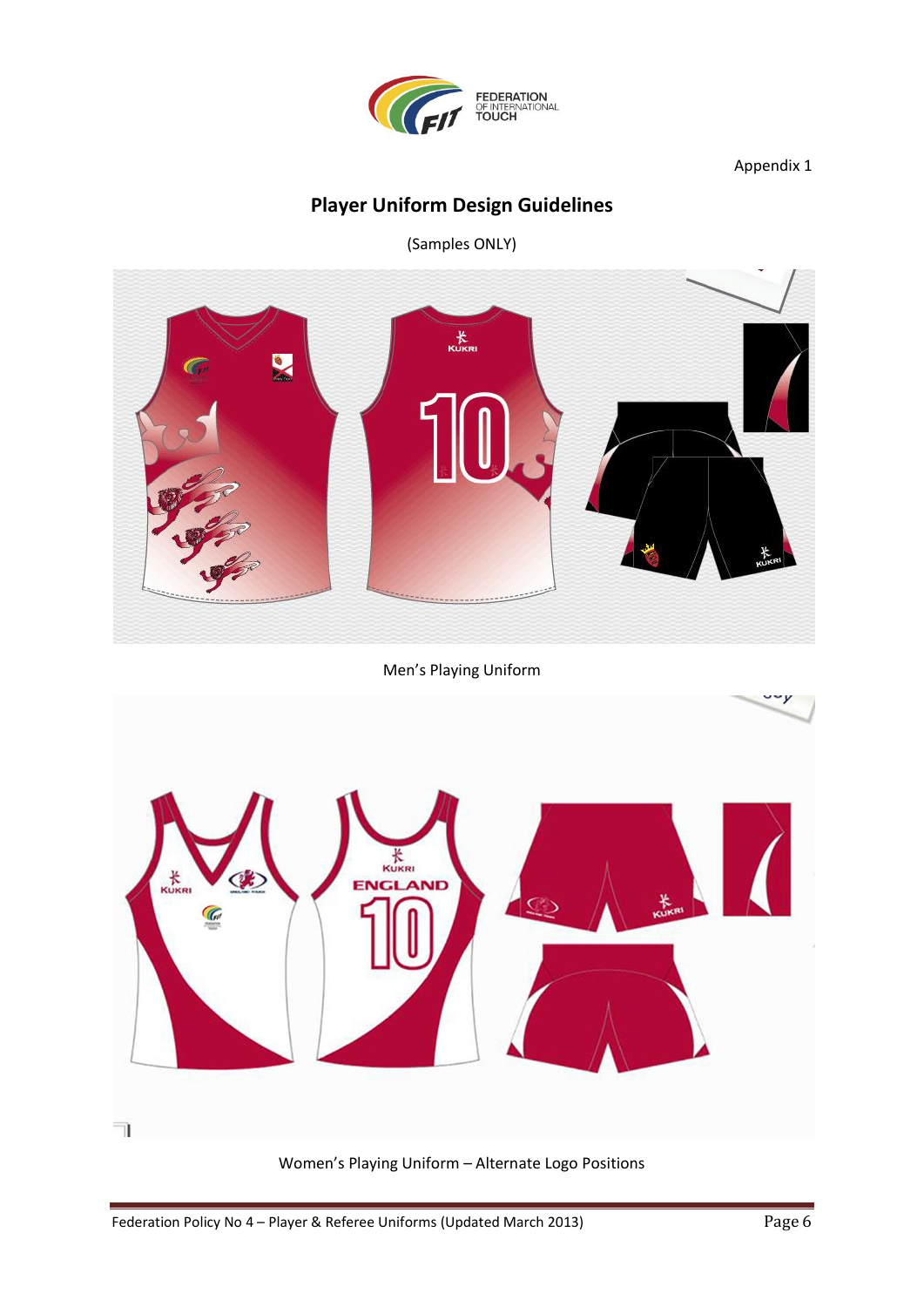

Appendix 2

#### **PLAYER UNIFORM REGISTRATION: FIT MEMBER COUNTRIES**

**MEMBER COUNTRY:** 

**NAME OF PERSON SUBMITTING FORM:**

**DATE OF SUBMISSION:**

#### **UNIFORM DESIGN AND COLOURS**

| <b>ITEM of UNIFORM</b>                | <b>COLOUR</b> | <b>COMMENT / DETAILS</b> |
|---------------------------------------|---------------|--------------------------|
| <b>Upper Garment Primary Colour</b>   |               |                          |
| <b>Upper Garment Secondary Colour</b> |               |                          |
| <b>Upper Garment Other Colour</b>     |               |                          |
|                                       |               |                          |
| Lower Garment Primary Colour          |               |                          |
| Lower Garment Secondary Colour        |               |                          |
| Lower Garment Other Colour            |               |                          |
| Player Number Colour                  |               |                          |

**Note**: If a one piece uniform, please complete as for a two piece uniform.

#### **SPONSORSHIPS**

| <b>Sponsor Name</b> | Description as displayed on player Uniform |  |
|---------------------|--------------------------------------------|--|
|                     | (e.g. Logo only or Name and Logo)          |  |
|                     | (e.g. Logo only or Name and Logo)          |  |

**Note**: Please supply colour images of the front and back of the player uniform and return this form to FIT Secretary General for registration and publishing on FIT web site.

File Name of Attached Image/s:

(Once Registration is acknowledged and recorded, the image will be placed on the Federation Web Site)